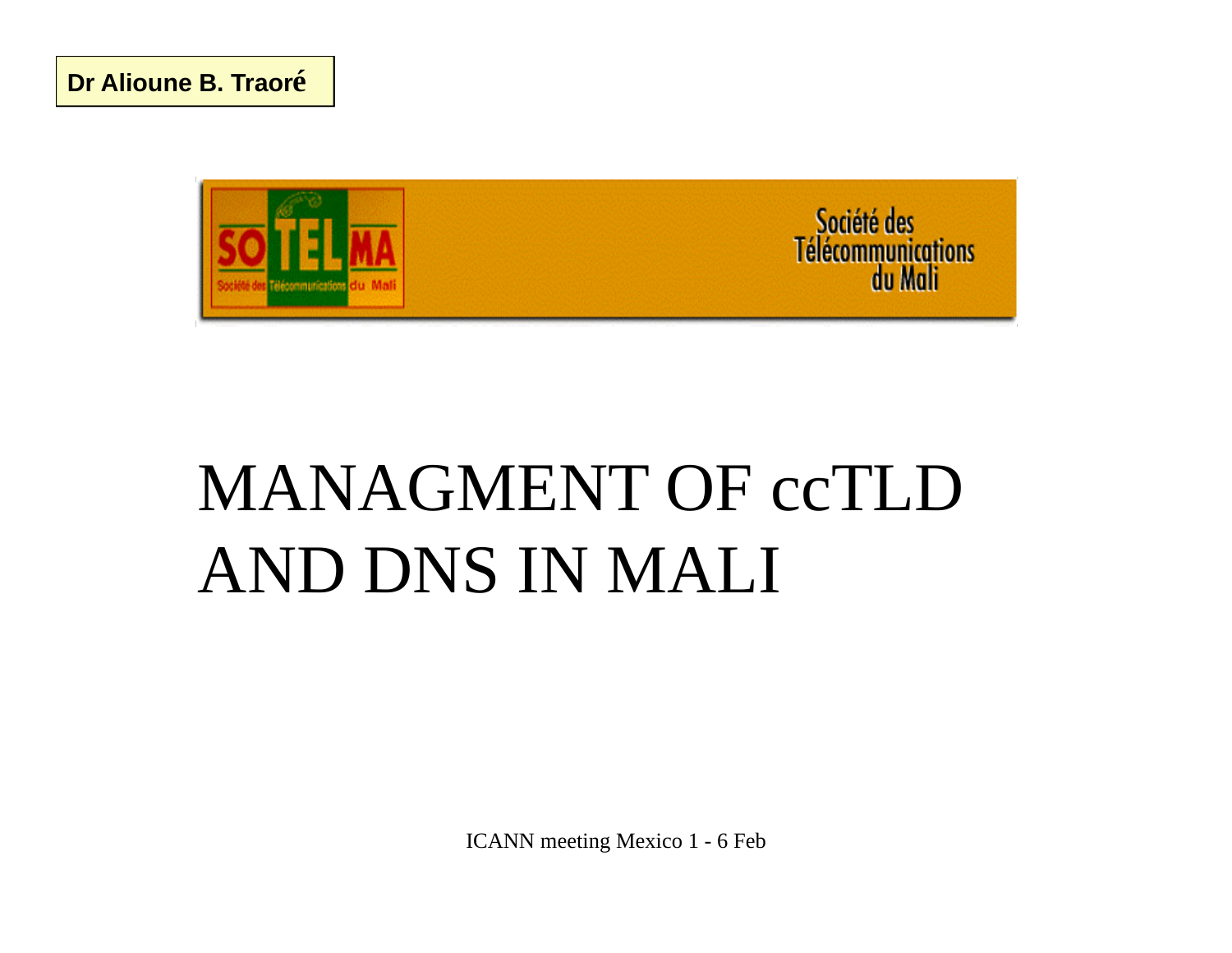## AGENDA

- I. CONTEXT OF IMPLANTATION OF IP NETWORK
- II. HISTORY OF MANANGMENT OF ccTLD AND DNS
- III. GOVERNMENT'S STATEGIE VII. SOME REFLEXIONS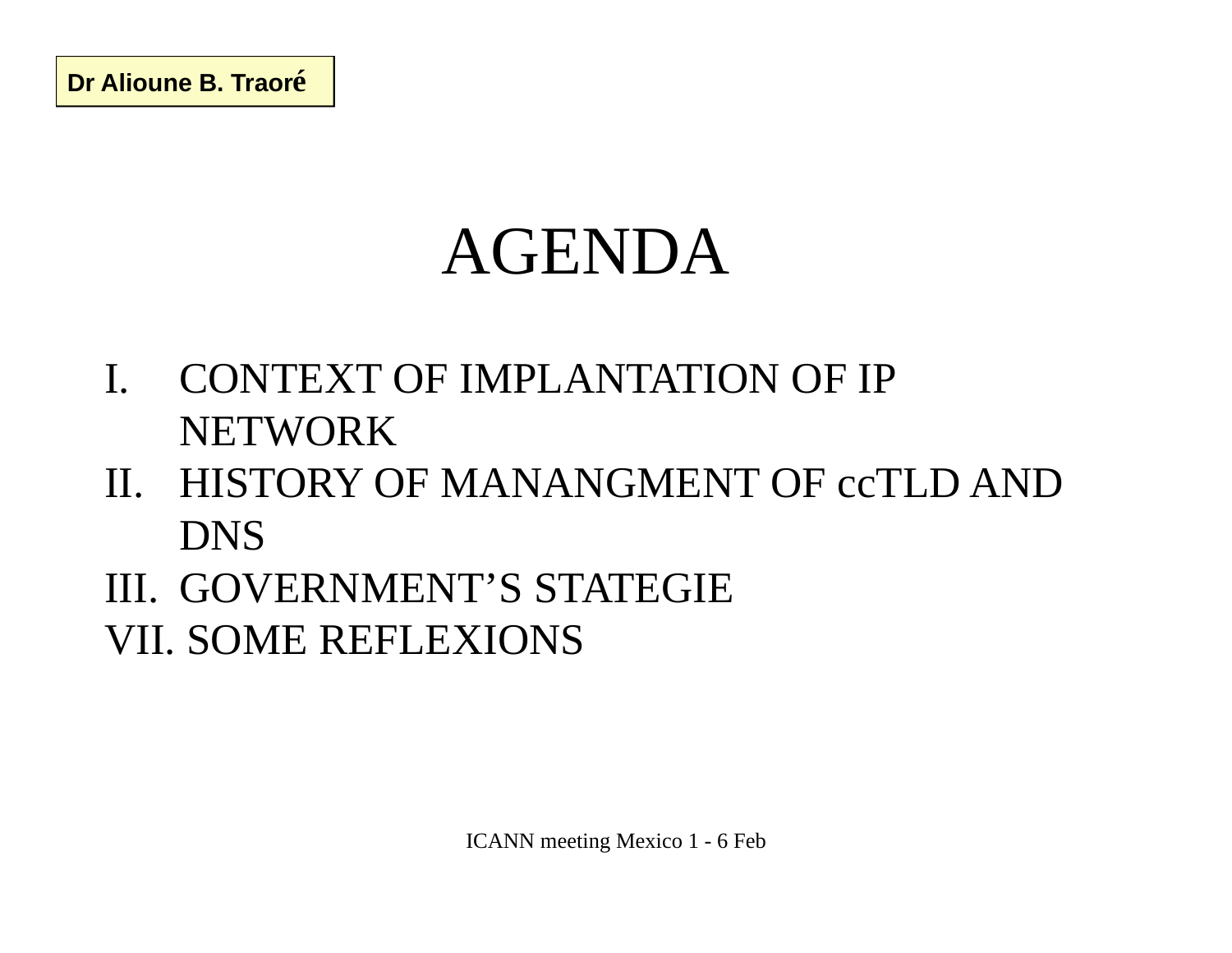### CONTEXT OF IMPLANTATION OFIP NETWORK

- $\bullet$ • Création of Malipac (e-mail off line) on 1993
- $\bullet$ 1996 signature of agreement protocole « LELAND initiative »
- $\bullet$ December 1996 connexion of NOC
- • Avril-juin 1997 connexion of for first ISP (BINTA, CEFIB, Datatech, Spider)
- $\bullet$ • September 1997 inauguration of Internet in the country
- •Novembre 1997 repatriation of the management of the TLD .ml
- $\bullet$ Feb 2000 organisation of international conference of Bamako2000
- $\bullet$ March 2001 program of extension of IP Network and création of LIR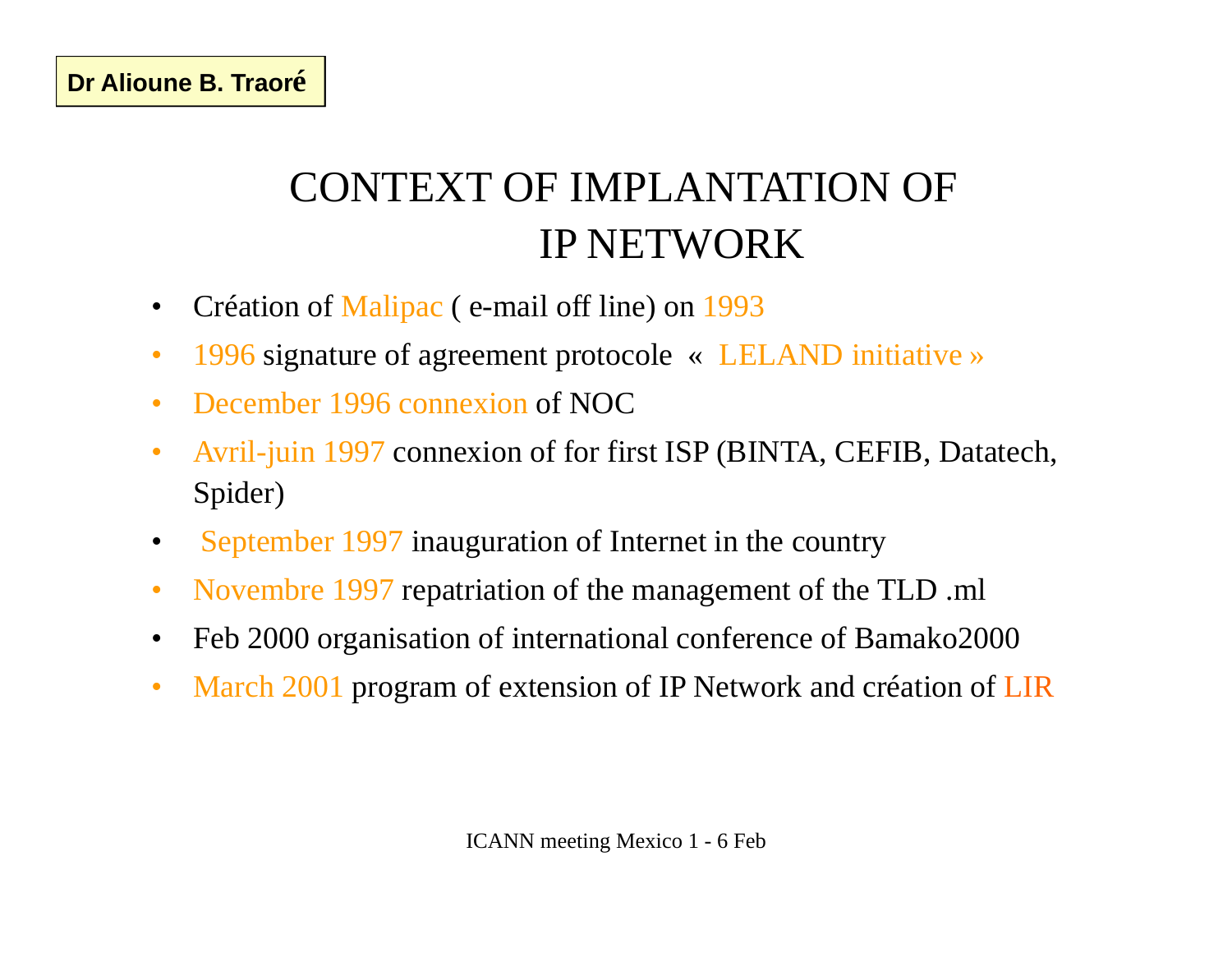#### **Dr Alioune B. Traoré**



#### HISTORY OF MANANGMENT OF ccTLD AND DNS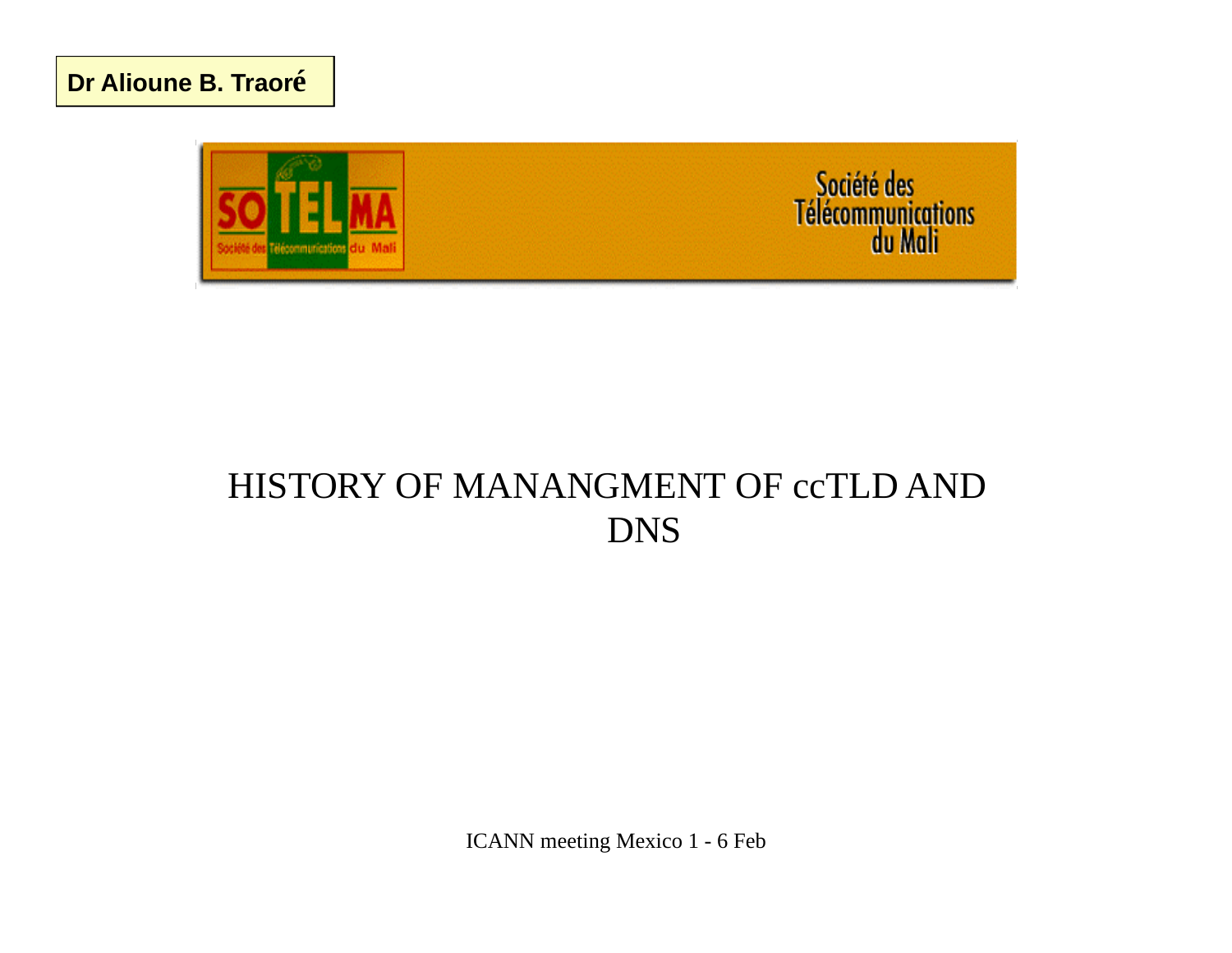# Lawful environment

- Structur and delegation Request for Comment (RFC) 1591 - Mars 1994
- Hiearchisation and ccTLD two letters for codes of country in  $ISO - 3166$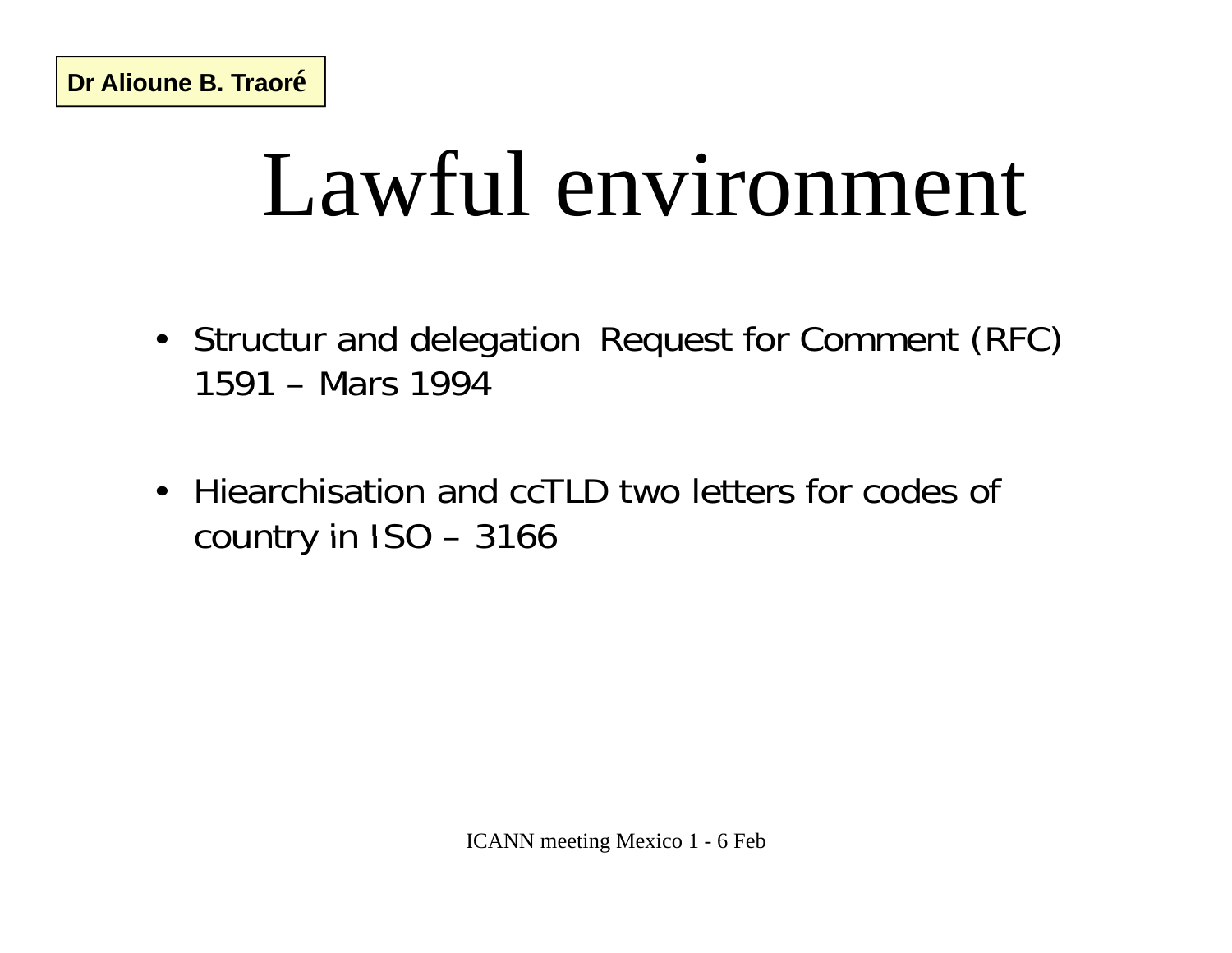### A Domain name

**Name** 

dogon.sotelma.ml - 208.144.208.1

Translation of name and return and IP adress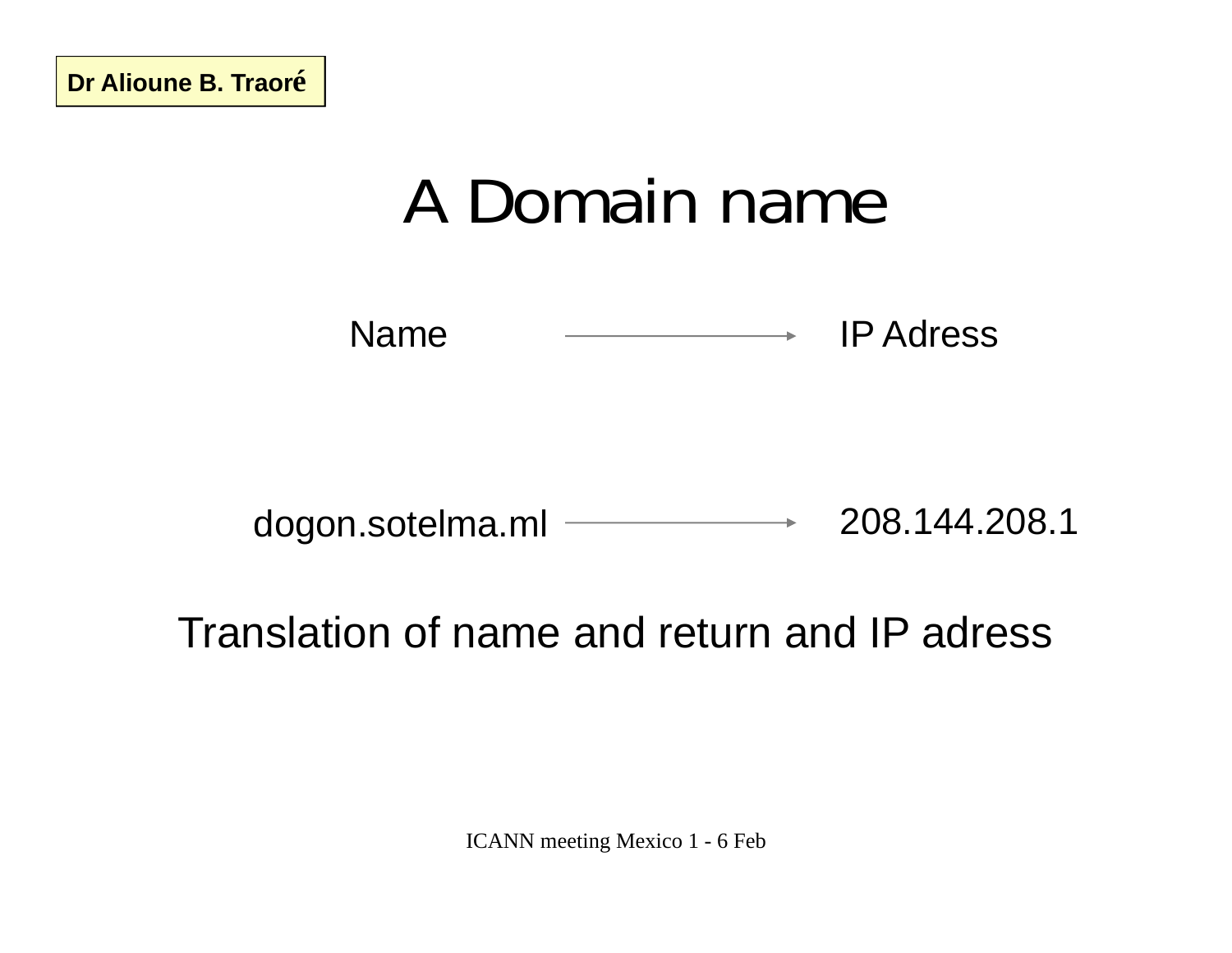### HISTORY OF MANANGMENT OF ccTLD AND DNS

- $\bullet$ Technical manangment by ORSTOM since 1993
- $\bullet$ Administrative manangment by CNRST
- $\bullet$ NOC in the beginning with IP adresses of MCI (Initiative Leyland)
- $\bullet$ January 1997 beginning of the negotiations for the repatriation of the management of the .ml
- $\bullet$  Implication of ministry of communication mai 1997 for obtention of technical manangment of ccTLD
- Acceptation of IANA september 1997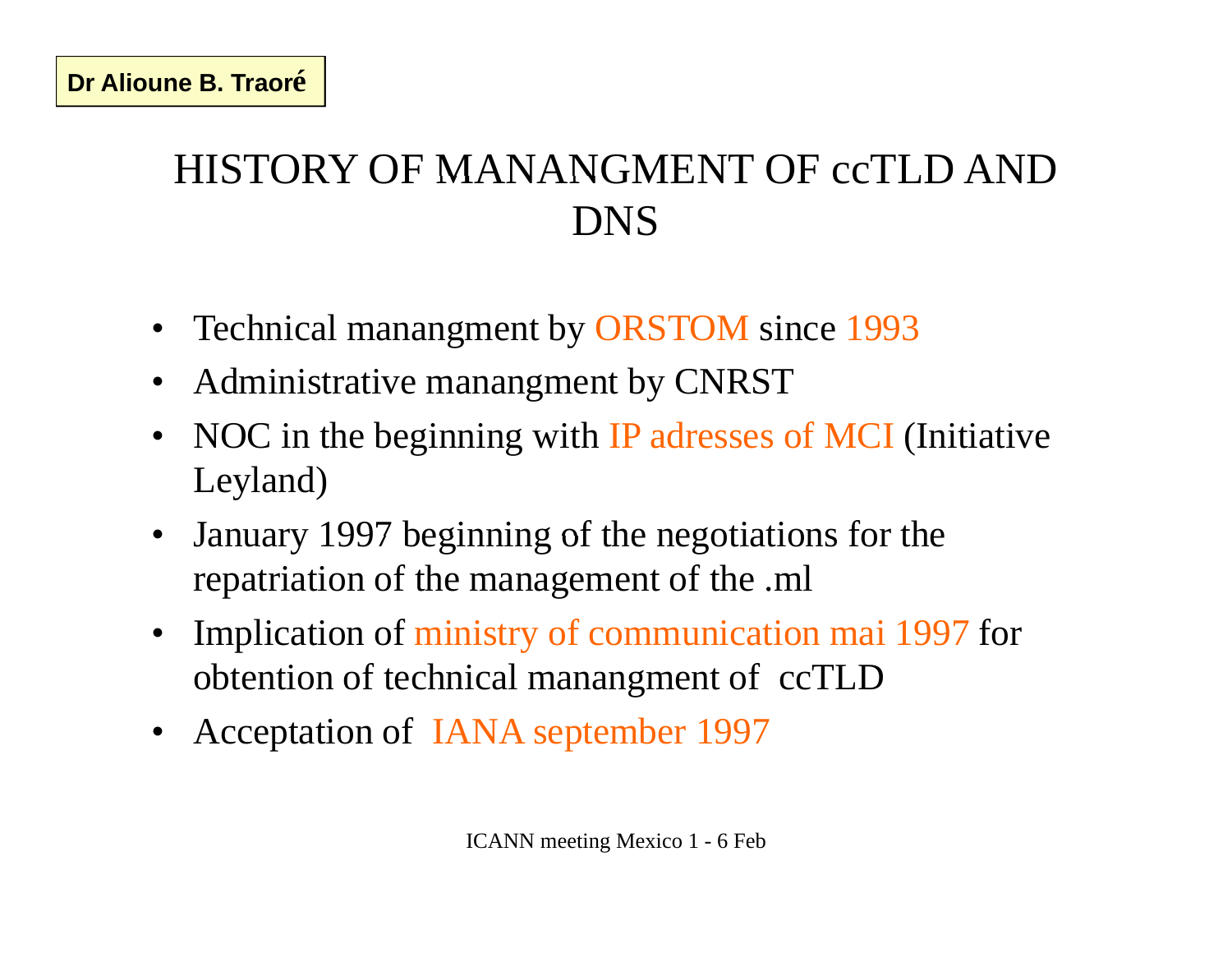#### HISTORY OF MANANGMENT OF ccTLD AND DNS (Suite)

- Technical Rapatriement of .ml november 1997
- 1998 1999 consultation with interested parties analyse of best practices in severals countries
- December 1999 adoption of a charter of naming The existing names will be preserved
- The domain is hosted in the operator of telecommunication and there is no formal structure representing a NIC
- Inexistence of a automatic management of the delegation of domain names
- Registrations of domain are only from national's structures
- The creation of second level is by opportunuity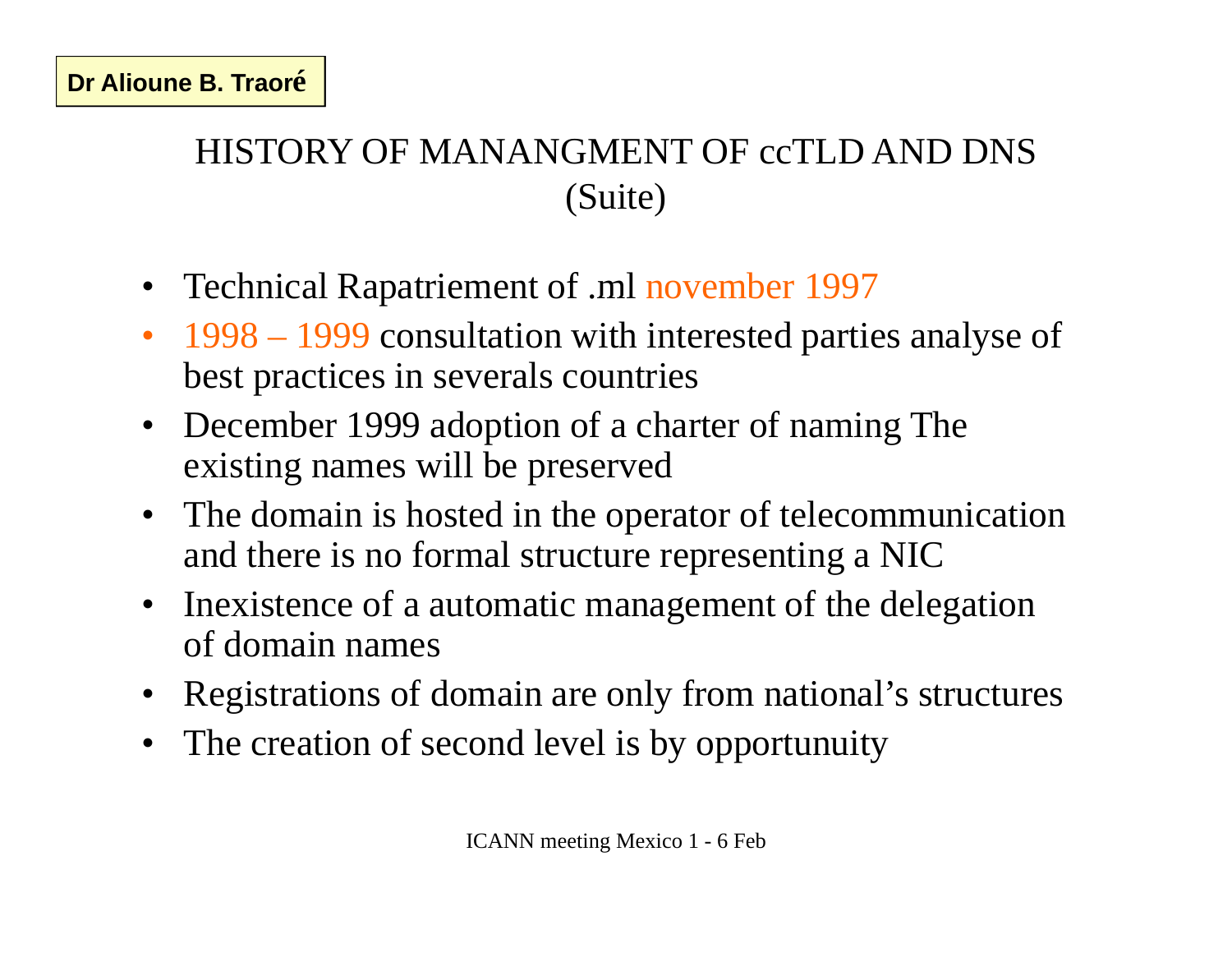

#### **Second Level**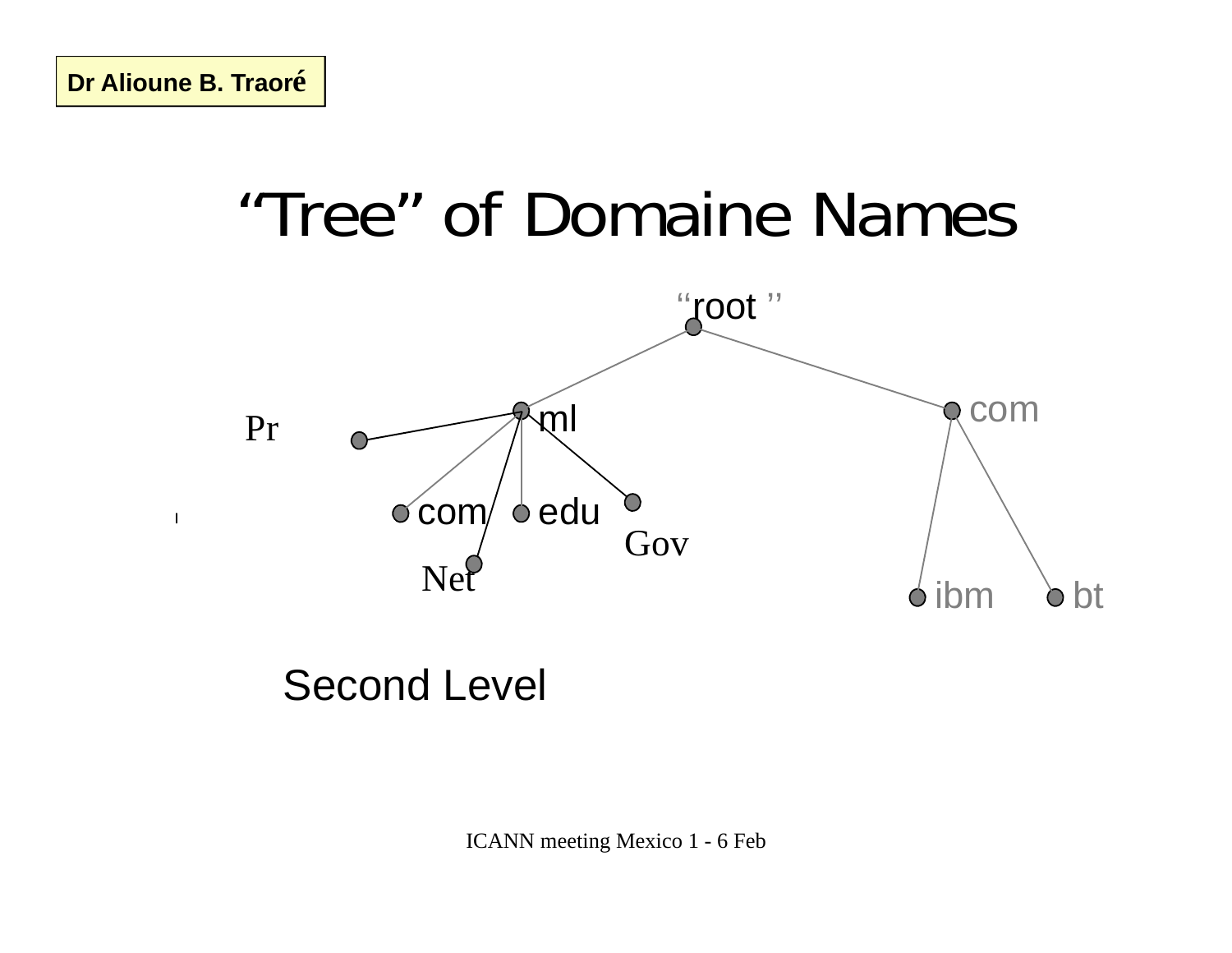Dr Alioune B. Traoré



# Stratégies institutionnelles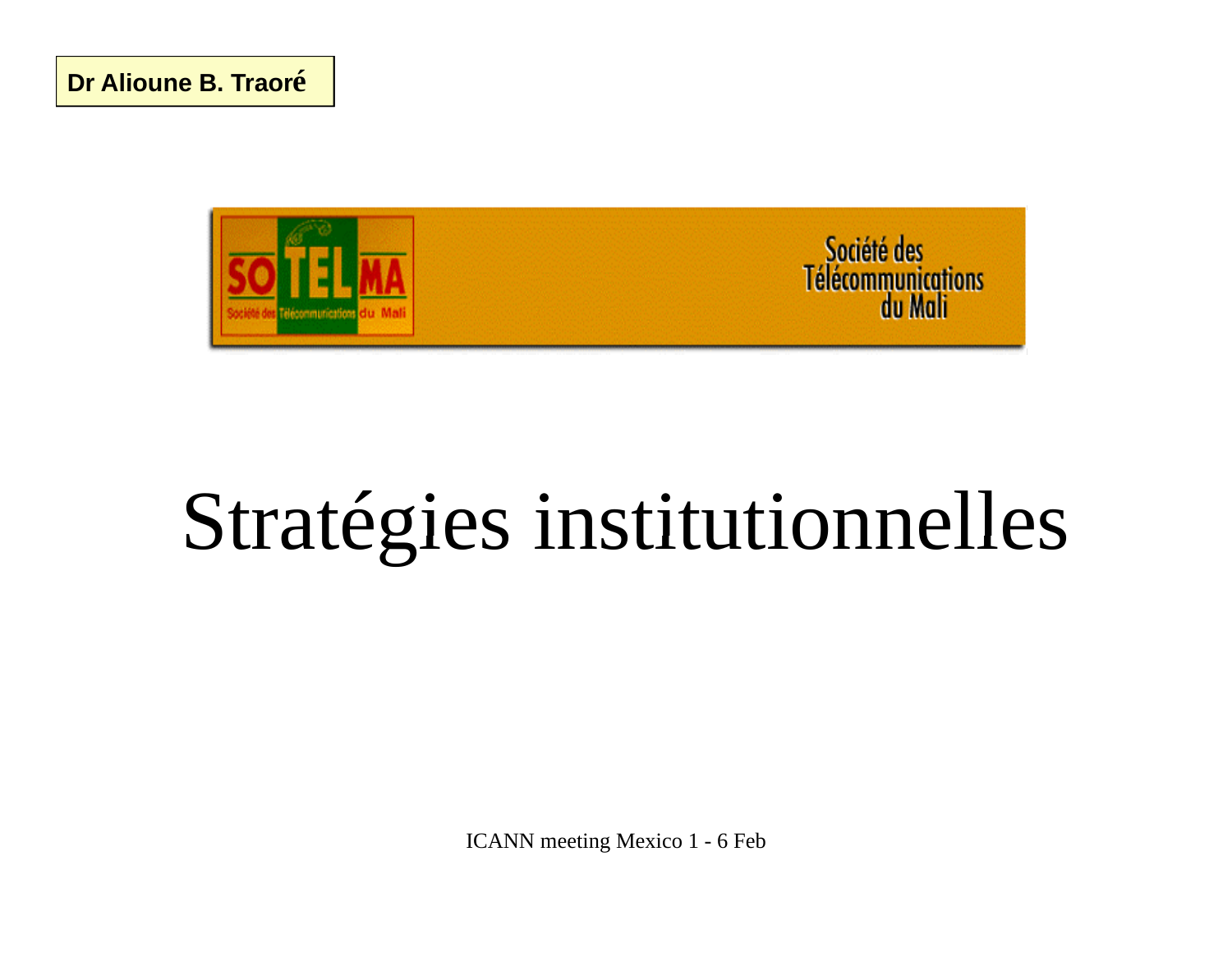### Institutional strategies

- Creation of the Ministry for the Communication and the TIC
- $\bullet$  Creation of a Mission of data processing and NTIC with primature changed by Agency
- $\bullet$  Creation of departments of data processing in most of big institutions
- $\bullet$ Installation of the governmental Intranet
- $\bullet$ Presence of the civil society (ISOC, Enet)
- $\bullet$ Présence of private secteur (Tradepoint)
- $\bullet$  Organization of tripartite meetings (administration, civil society, private sector)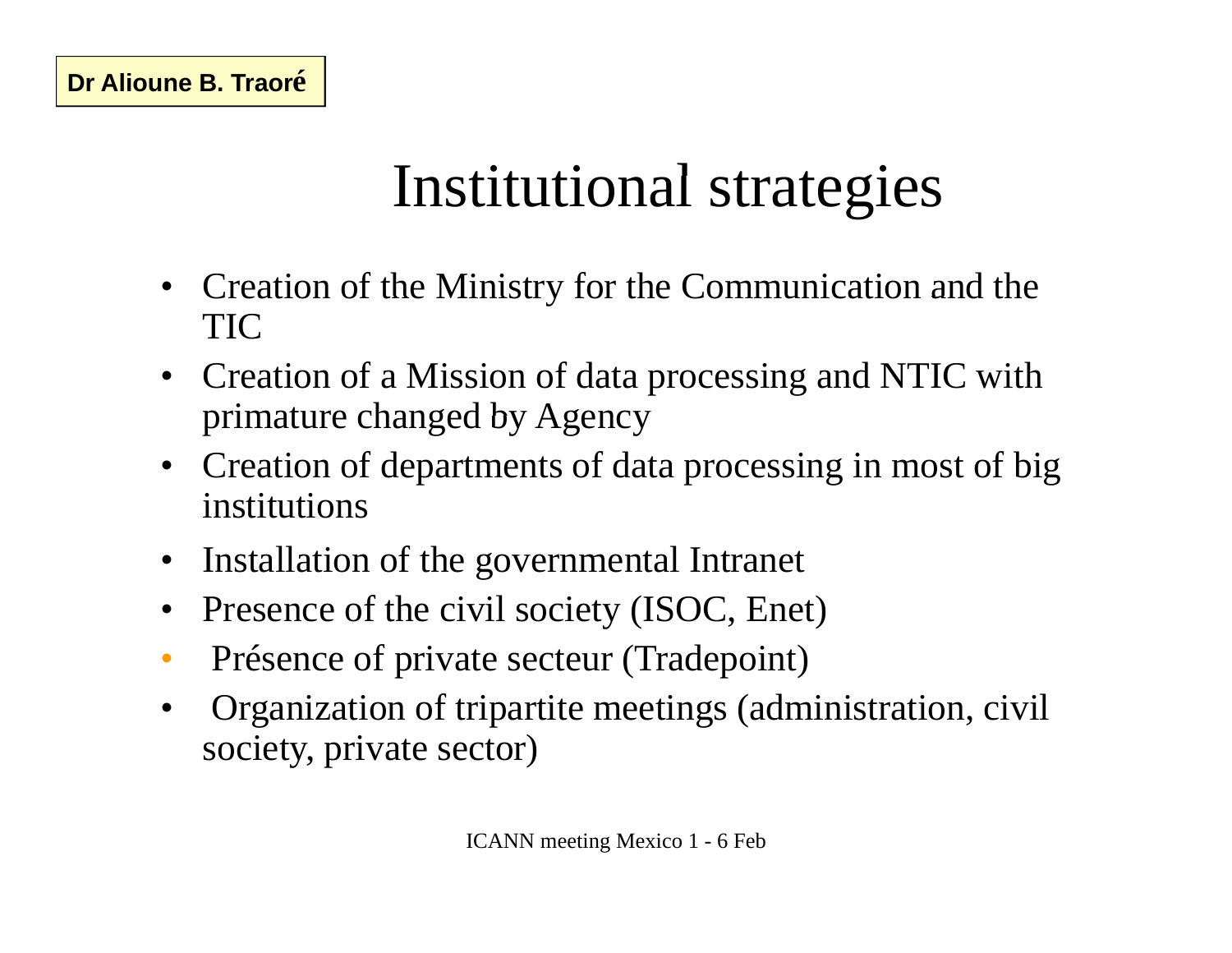### Institutional strategies (suite)

- No operational decree of delegation at the agency
- Creation of first level domain during election 2007
- Affecting the chart of domain names
- Now consultation for reorganization the structure of  $\bullet$ management of ccTLD with tripartite (administration, civil society, private sector)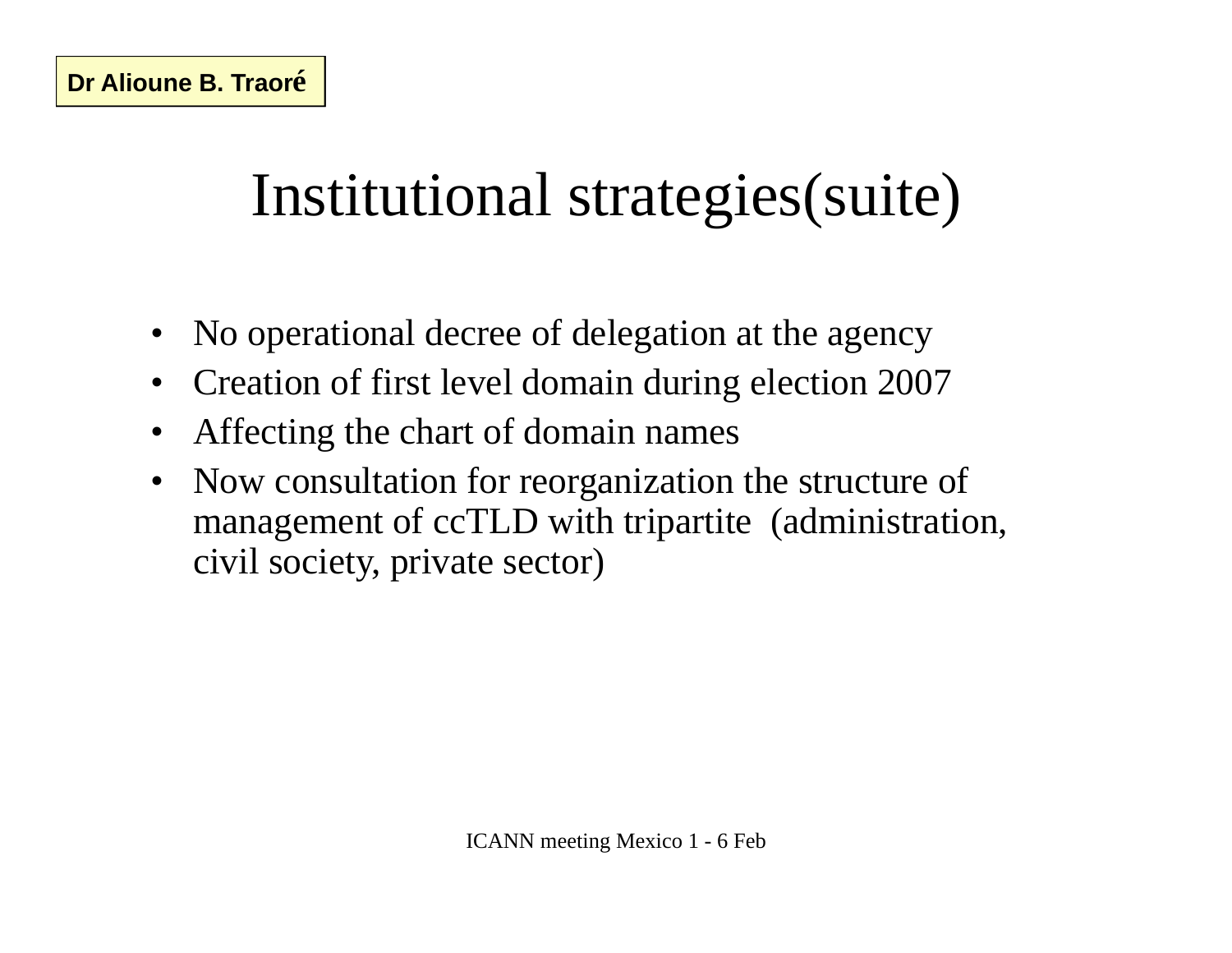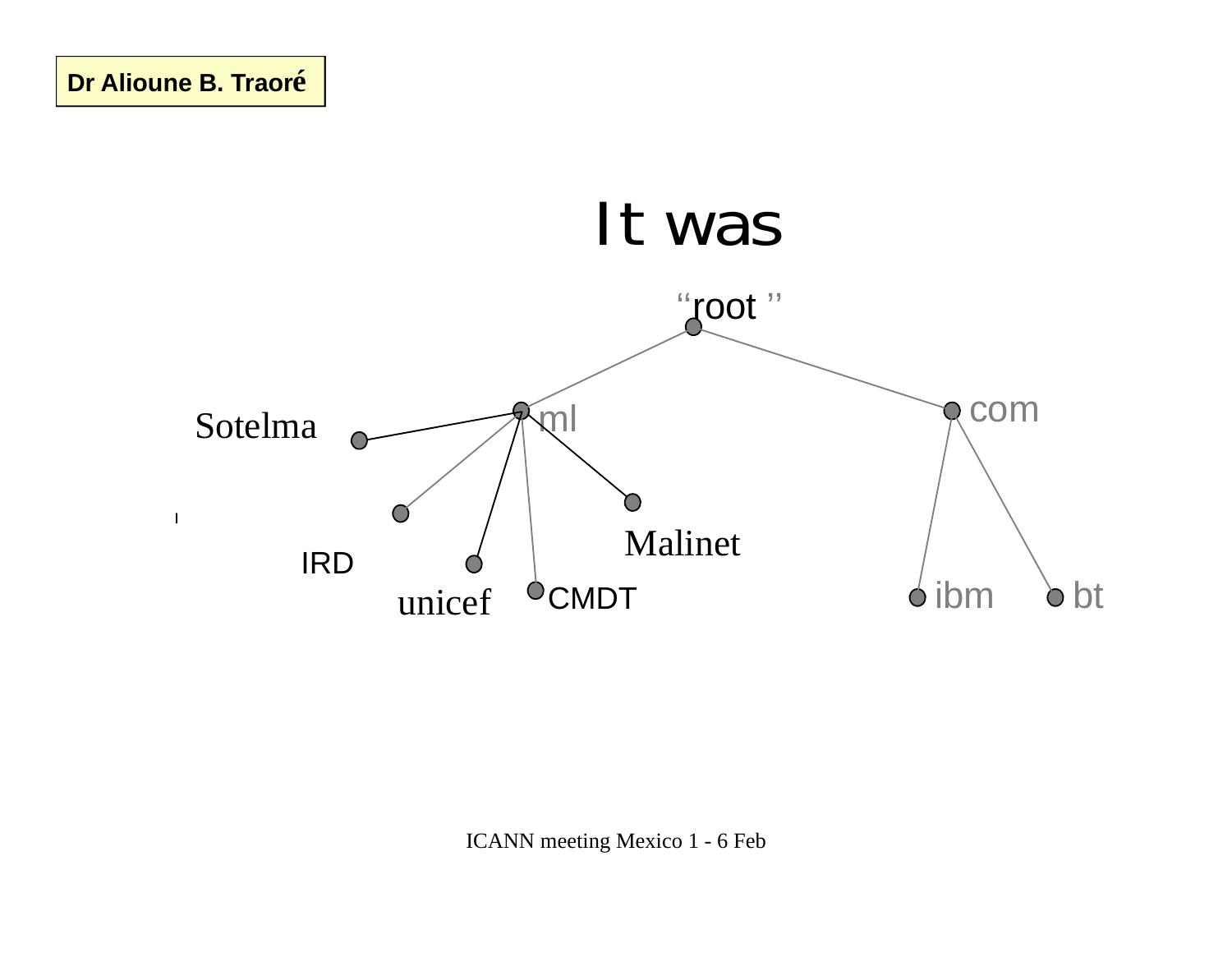

ICANN meeting Mexico 1 - 6 Feb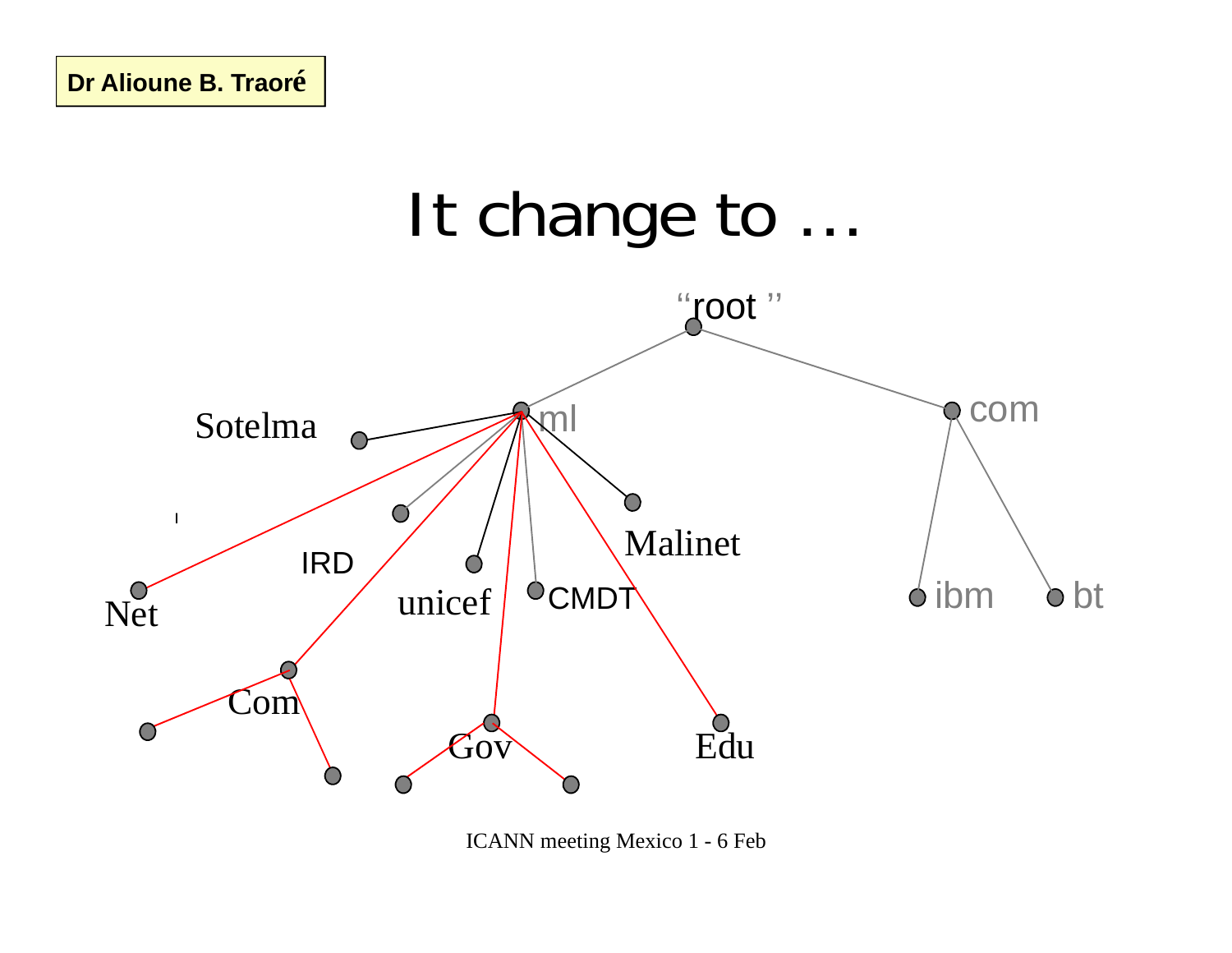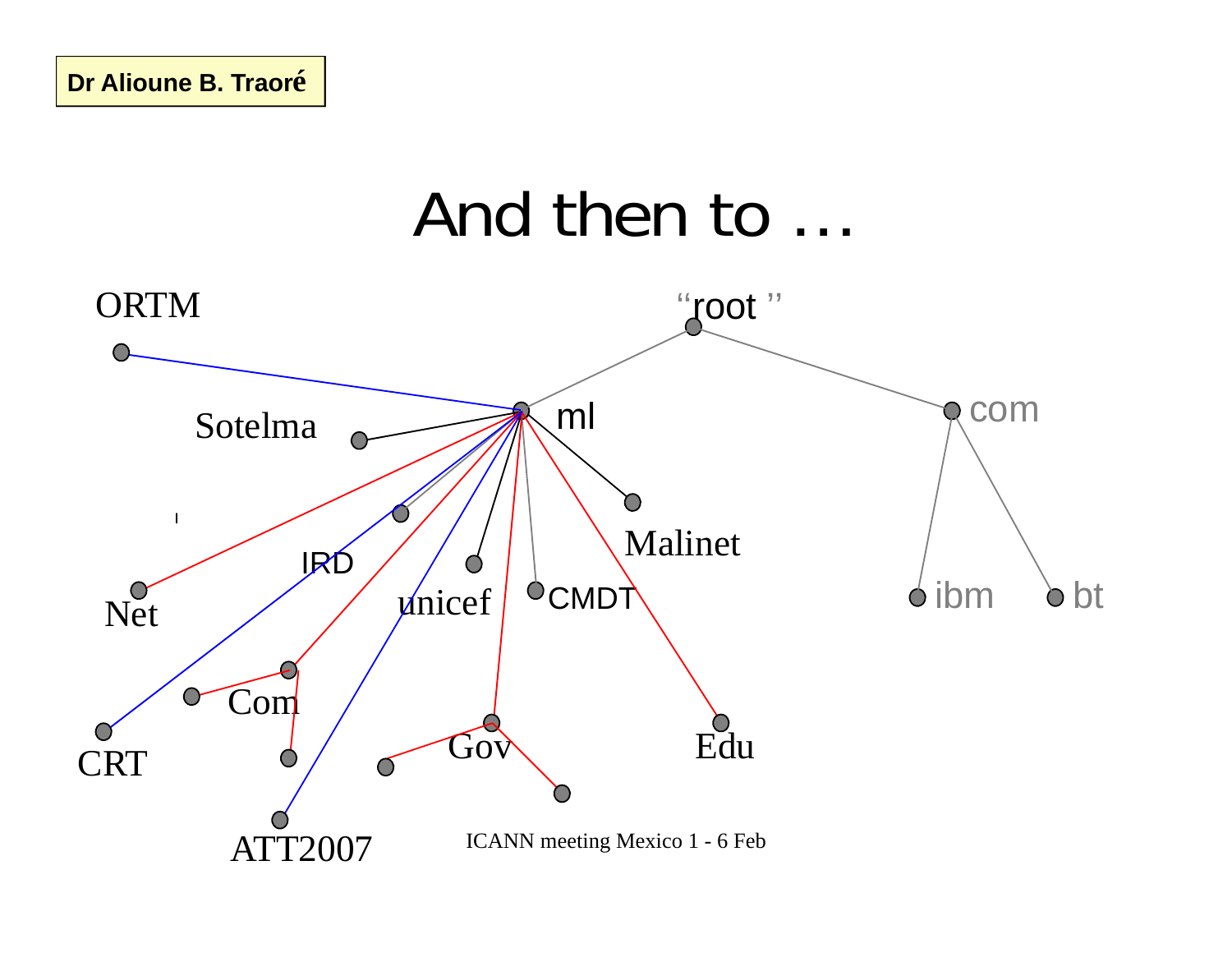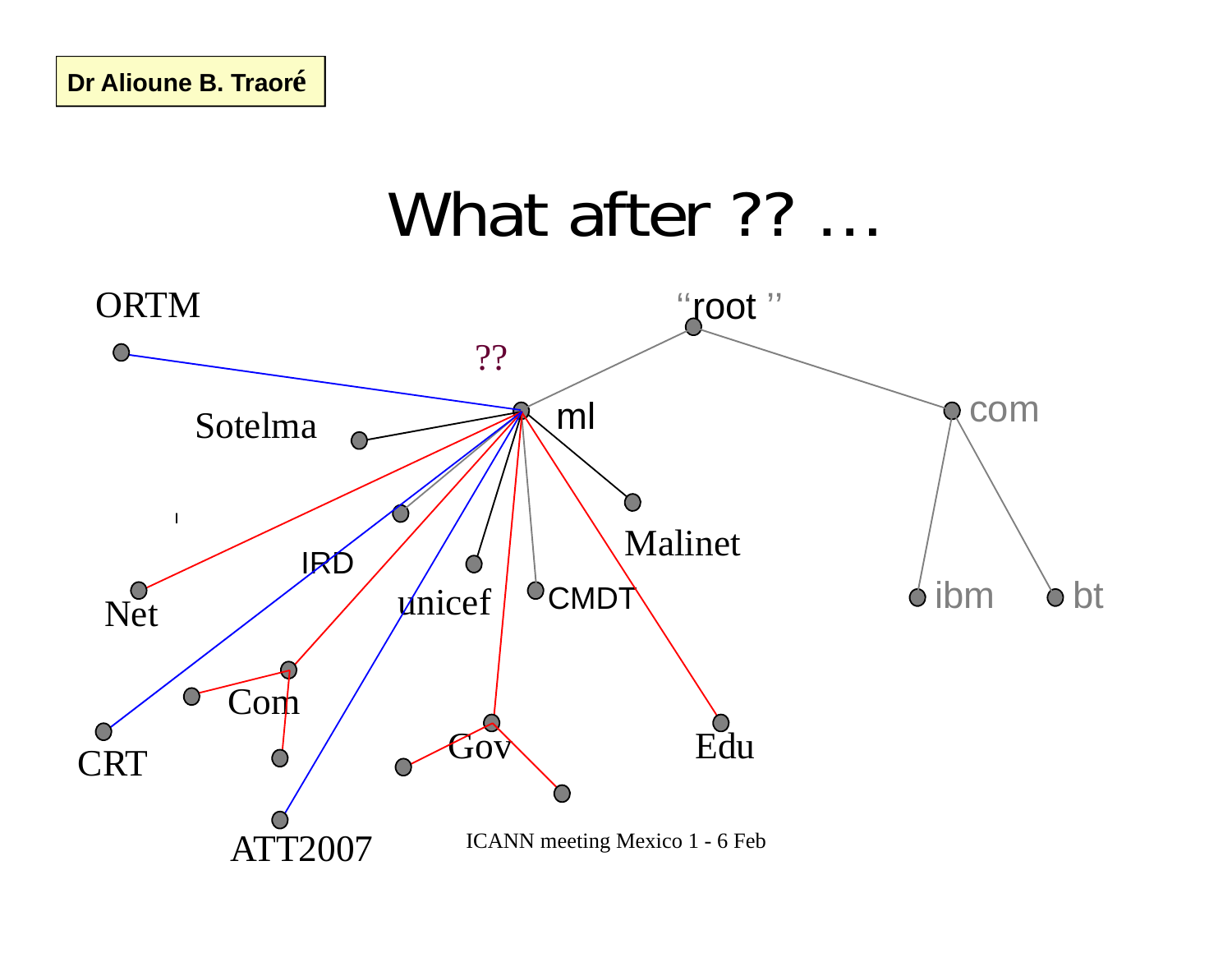### **SOME REFLEXIONS**

- Changing the charte
- Adoption of registry registrar model  $\bullet$
- Création of formal organism for manangment  $\bullet$
- Automatization of recording  $\bullet$